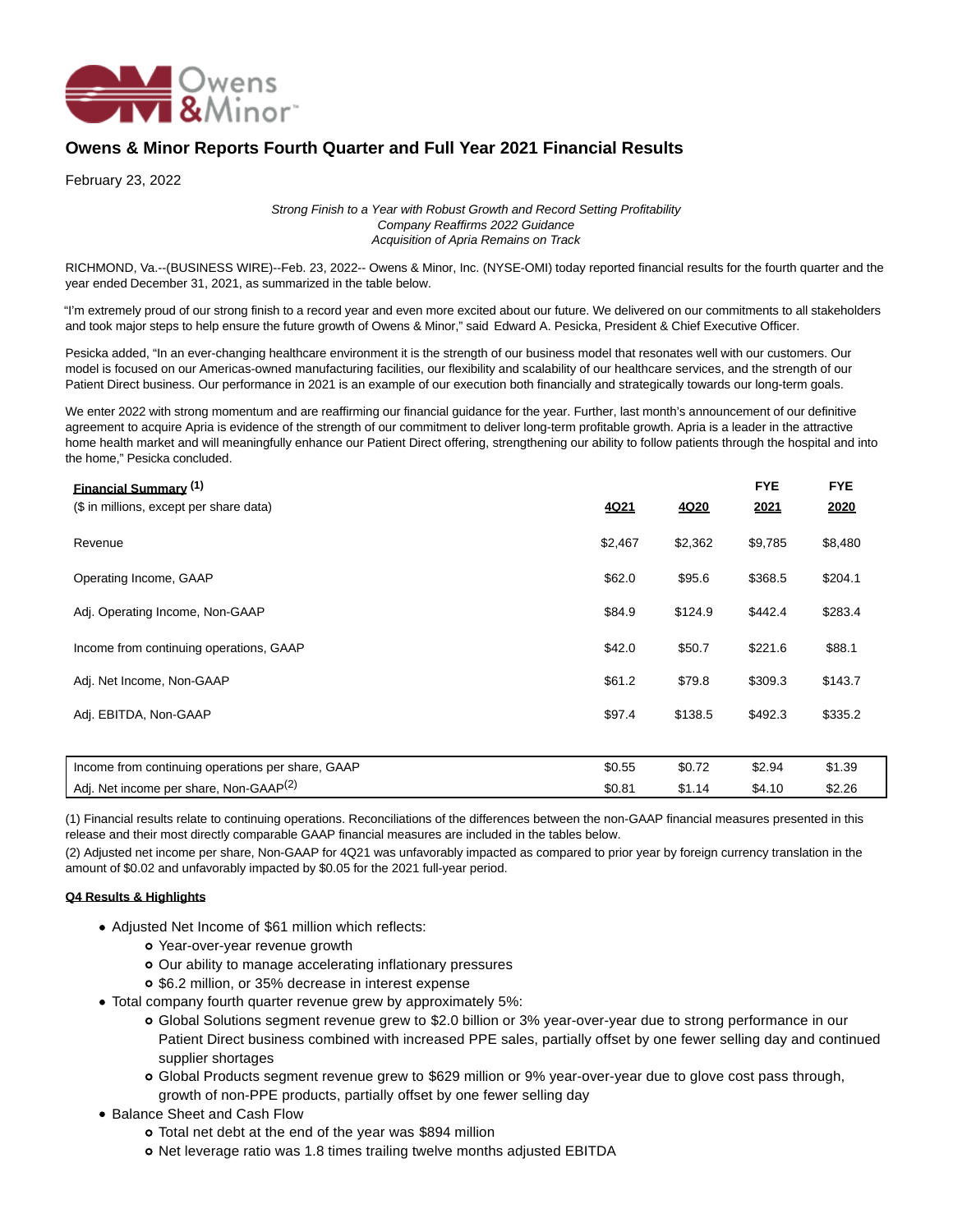- Generated \$50 million of operating cash flow in the fourth quarter and \$124 million for the full year
- Business Highlights
	- Announced definitive agreement to acquire Apria, Inc. ("Apria")
	- Launched new consumer brand, SAFESKIN®, with SAFESKIN® Nitrile Gloves available in POP-N-GO® packs to provide task-focused, high-quality protection
	- Executed on our mission to impact and empower communities by financially supporting charitable organizations through our Owens & Minor Foundation

#### **Financial Outlook**

The Company's outlook for 2022 reflects continued reinvestment across our business while enhancing operating efficiencies through the continued deployment of our O&M Business System. The Company believes these investments have created a solid foundation for continued strong performance in 2022. Subject to the key assumptions below, the Company expects the following (all ranges **exclude** any expected contribution from the proposed acquisition of Apria):

- Revenue for 2022 to be in a range of \$9.2 billion to \$9.6 billion, reflecting:
	- Year-over-year reduction in revenue in the range of \$(400-450) million as glove costs continue to normalize
		- Elective procedures at pre-pandemic levels
	- Expecting PPE volumes to ease throughout the year
	- New glove manufacturing capacity expansion go-live in late Q1'22
- Adjusted net income for 2022 to be in a range of \$3.00 to \$3.50 per share
	- Assumes FX rates as of December 31, 2021
	- Expecting near-term unfavorable commodity prices
- Adjusted EBITDA for 2022 to be in a range of \$400 million to \$450 million

#### **Apria Acquisition Update**

The acquisition of Apria remains on track to close in the first half of 2022. The acquisition is subject to customary closing conditions, including the Hart Scott Rodino Act and other regulatory approvals and the approval of Apria's stockholders.

Excluding synergies, we continue to expect Apria to generate:

- Annualized revenue of at least \$1.2 billion
- Annualized adjusted EBITDA in excess of \$230 million
- Modest adjusted EPS accretion in 2022

We will provide further updates after acquisition close, including final purchase price allocation, financing terms, synergies and potential tax benefits.

Although the Company does provide guidance for adjusted net income per share and adjusted EBITDA (which are non-GAAP financial measures), it is not able to forecast the most directly comparable measures calculated and presented in accordance with GAAP without unreasonable effort. Certain elements of the composition of the GAAP amounts are not predictable, making it impracticable for the Company to forecast. Such elements include but are not limited to restructuring and acquisition charges. As a result, no GAAP guidance or reconciliation of the Company's adjusted net income per share guidance or adjusted EBITDA guidance is provided. For the same reasons, the Company is unable to assess the probable significance of the unavailable information, which could have a potentially significant impact on its future GAAP financial results. The outlook is based on certain assumptions that are subject to the risk factors discussed in the Company's filings with the Securities and Exchange Commission ("SEC").

#### **Investor Conference Call for Fourth Quarter and Full Year 2021 Financial Results**

Owens & Minor executives will host a conference call at 8:30 a.m. EDT today, February 23, 2022, to discuss the results. Participants may access the call at 866-393-1604. The international dial-in number is 224-357-2191. A replay of the call will be available for one week by dialing 855-859-2056. The access code for the conference call, international dial-in and replay is 2388913. A webcast of the event will be available a[t www.owens-minor.com](https://cts.businesswire.com/ct/CT?id=smartlink&url=http%3A%2F%2Fwww.owens-minor.com&esheet=52583812&newsitemid=20220223005377&lan=en-US&anchor=www.owens-minor.com&index=1&md5=5e65b9f4a5f30fab3f901292956bb77e) under the Investor Relations section.

#### **Safe Harbor**

This release is intended to be disclosure through methods reasonably designed to provide broad, non-exclusionary distribution to the public in compliance with the SEC's Fair Disclosure Regulation. This release contains certain ''forward-looking'' statements made pursuant to the Safe Harbor provisions of the Private Securities Litigation Reform Act of 1995. These statements include, but are not limited to, the statements in this release regarding our expectations with respect to our 2022 financial performance, the Apria transaction, including closing the transaction and opportunities related thereto, and the expected performance of the Apria business post-closing, as well as statements related to the impact of COVID-19 on the Company's results and operations and the Company's expectations regarding the performance of its business. Forward-looking statements involve known and unknown risks and uncertainties that may cause our actual results in future periods to differ materially from those projected or contemplated in the forward-looking statements, including the occurrence of any event, change or other circumstances that could give rise to the termination of the agreement relating to the Apria transaction; the inability to complete the proposed transaction due to the failure to obtain approval of Apria's stockholders for the proposed transaction or the failure to satisfy other conditions to completion of the proposed transaction, including that a governmental entity may prohibit, delay or refuse to grant approval for the consummation of the proposed transaction; risks related to disruption of management's attention from Owens & Minor's or Apria's ongoing business operations due to the proposed transaction; the effect of the announcement of the proposed transaction on Owens & Minor's or Apria's relationships with its customers, suppliers and other third parties, as well as it operating results and business generally; the risk that the proposed transaction will not be consummated in a timely manner; exceeding the expected costs of the transaction; and the risk that problems may arise in successfully integrating the businesses of the companies, which may result in the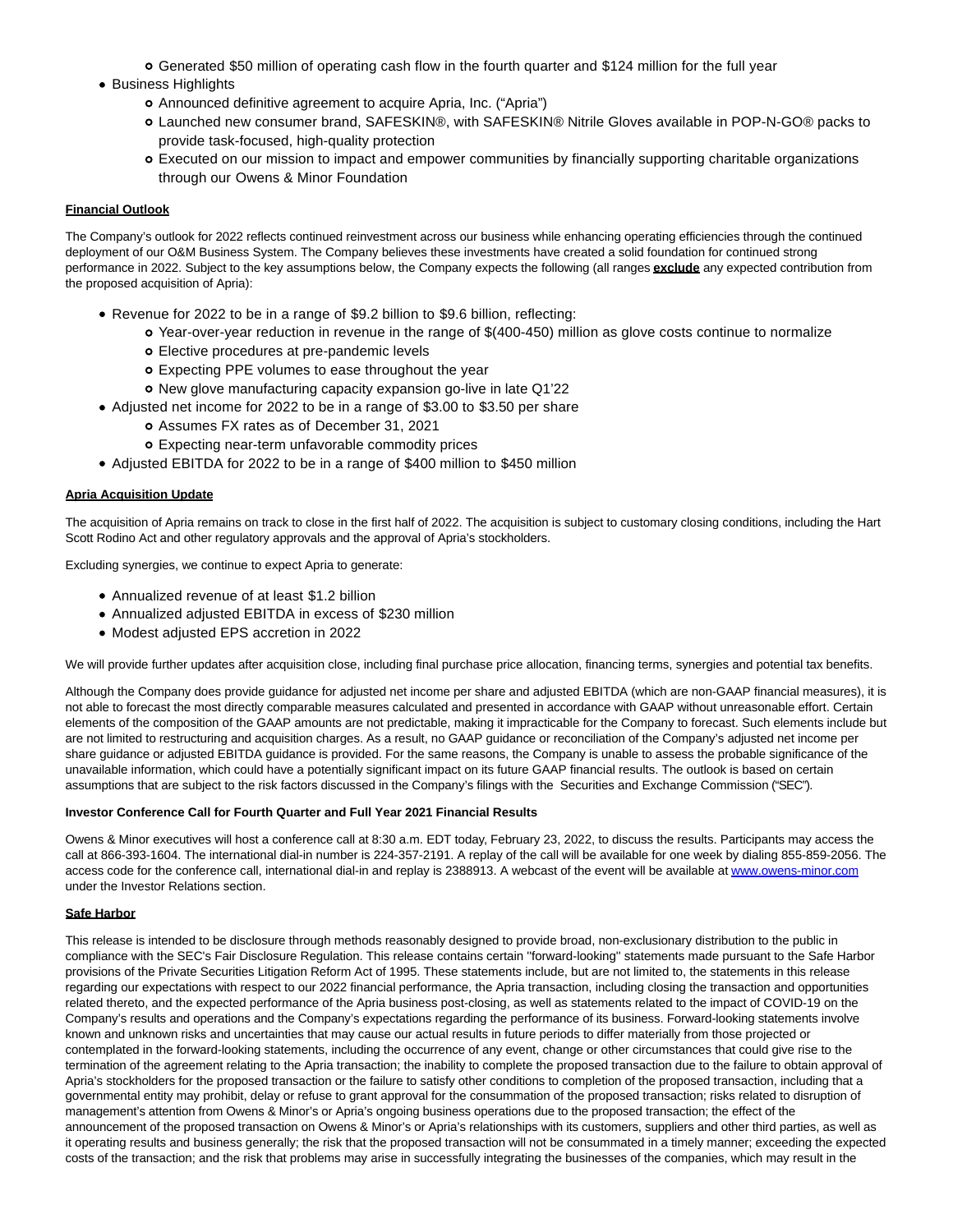combined company not operating as effectively and efficiently as expected and the risk that the combined company may be unable to achieve synergies or it may take longer than expected to achieve those synergies. Investors should refer to Owens & Minor's Annual Report on Form 10-K for the year ended December 31, 2020, filed with the SEC including the sections captioned "Cautionary Note Regarding Forward-Looking Statements" and "Item 1A. Risk Factors," and subsequent, quarterly reports on Form 10-Q and current reports on Form 8-K filed with or furnished to the SEC, for a discussion of certain known risk factors that could cause the Company's actual results to differ materially from its current estimates. These filings are available a[t www.owens-minor.com.](https://cts.businesswire.com/ct/CT?id=smartlink&url=http%3A%2F%2Fwww.owens-minor.com&esheet=52583812&newsitemid=20220223005377&lan=en-US&anchor=www.owens-minor.com&index=2&md5=7220299e8b18213accf9e22c5de15328) Given these risks and uncertainties, Owens & Minor can give no assurance that any forward-looking statements will, in fact, transpire and, therefore, cautions investors not to place undue reliance on them. Owens & Minor specifically disclaims any obligation to update or revise any forward-looking statements, whether as a result of new information, future developments or otherwise.

#### **About Owens & Minor**

Owens & Minor, Inc. (NYSE: OMI) is a global healthcare solutions company that incorporates product manufacturing, distribution support and innovative technology services to deliver significant and sustained value across the breadth of the industry – from acute care to patients in their home. Aligned to its Mission of Empowering Our Customers to Advance Healthcare<sup>TM</sup>, more than 15,000 global teammates serve over 4,000 healthcare industry customers. A vertically-integrated, predominantly Americas-based footprint enables Owens & Minor to reliably supply its self-manufactured surgical and PPE products. This seamless value chain integrates with a portfolio of products representing 1,200 branded suppliers. Operating continuously since 1882 from its headquarters in Richmond, Virginia, Owens & Minor has grown into a FORTUNE 500 company with operations located across North America, Asia, Europe and Latin America. For more information about Owens & Minor, visi[t owens-minor.com,](http://owens-minor.com/) follow @Owens\_Minor on Twitter and connect on LinkedIn a[t www.linkedin.com/company/owens-&-minor.](https://cts.businesswire.com/ct/CT?id=smartlink&url=http%3A%2F%2Fwww.linkedin.com%2Fcompany%2Fowens-%26-minor&esheet=52583812&newsitemid=20220223005377&lan=en-US&anchor=www.linkedin.com%2Fcompany%2Fowens-%26amp%3B-minor&index=3&md5=9719868255c78349c0db57f229b1daeb)

**Three Months Ended December 31,**

**For the Years Ended December 31,**

#### **Owens & Minor, Inc.**

## **Consolidated Statements of Operations (unaudited)**

(dollars in thousands, except per share data)

|                                                       |                 | Three Months Ended December 31, |           |  |  |  |  |  |
|-------------------------------------------------------|-----------------|---------------------------------|-----------|--|--|--|--|--|
|                                                       | 2021            |                                 | 2020      |  |  |  |  |  |
| Net revenue                                           | 2,467,146<br>\$ | \$                              | 2,361,837 |  |  |  |  |  |
| Cost of goods sold                                    | 2,125,576       |                                 | 1,963,308 |  |  |  |  |  |
| Gross margin                                          | 341,570         |                                 | 398,529   |  |  |  |  |  |
| Distribution, selling and administrative expenses     | 267,616         |                                 | 283,017   |  |  |  |  |  |
| Acquisition-related and exit and realignment charges  | 13,108          |                                 | 19,252    |  |  |  |  |  |
| Other operating (income) expense, net                 | (1, 175)        |                                 | 648       |  |  |  |  |  |
| Operating income                                      | 62,021          |                                 | 95,612    |  |  |  |  |  |
| Interest expense, net                                 | 11,306          |                                 | 17,476    |  |  |  |  |  |
| Loss on extinguishment of debt                        |                 |                                 | 8,639     |  |  |  |  |  |
| Other expense, net                                    | 799             |                                 | 785       |  |  |  |  |  |
| Income from continuing operations before income taxes | 49,916          |                                 | 68,712    |  |  |  |  |  |
| Income tax provision                                  | 7,941           |                                 | 17,971    |  |  |  |  |  |
| Income from continuing operations                     | 41,975          |                                 | 50,741    |  |  |  |  |  |
| Loss from discontinued operations, net of tax         |                 |                                 |           |  |  |  |  |  |
| Net income                                            | 41,975<br>S.    | \$                              | 50,741    |  |  |  |  |  |
| Basic income per common share:                        |                 |                                 |           |  |  |  |  |  |
| Income from continuing operations                     | \$<br>0.57      | \$                              | 0.73      |  |  |  |  |  |
| Loss from discontinued operations                     |                 |                                 |           |  |  |  |  |  |
| Net income                                            | \$<br>0.57      | \$                              | 0.73      |  |  |  |  |  |
| Diluted income per common share:                      |                 |                                 |           |  |  |  |  |  |
| Income from continuing operations                     | 0.55<br>\$      | \$                              | 0.72      |  |  |  |  |  |
| Loss from discontinued operations                     |                 |                                 |           |  |  |  |  |  |
| Net income                                            | \$<br>0.55      | \$                              | 0.72      |  |  |  |  |  |

#### **Owens & Minor, Inc.**

## **Consolidated Statements of Operations (unaudited)**

(dollars in thousands, except per share data)

|                                                      | FUI THE TEATS ENGED DECENNED 3T. |                |  |  |  |
|------------------------------------------------------|----------------------------------|----------------|--|--|--|
|                                                      | 2021                             | 2020           |  |  |  |
| Net revenue                                          | 9,785,315                        | 8,480,177<br>Ъ |  |  |  |
| Cost of goods sold                                   | 8,272,086                        | 7,199,343      |  |  |  |
| Gross margin                                         | 1,513,229                        | 1,280,834      |  |  |  |
| Distribution, selling and administrative expenses    | 1,116,871                        | 1,041,336      |  |  |  |
| Acquisition-related and exit and realignment charges | 34,076                           | 37,752         |  |  |  |
| Other operating income, net                          | (6, 191)                         | (2,372)        |  |  |  |
| Operating income                                     | 368,473                          | 204,118        |  |  |  |
| Interest expense, net                                | 48.090                           | 83,398         |  |  |  |
| Loss on extinguishment of debt                       | 40,433                           | 11.219         |  |  |  |
|                                                      |                                  |                |  |  |  |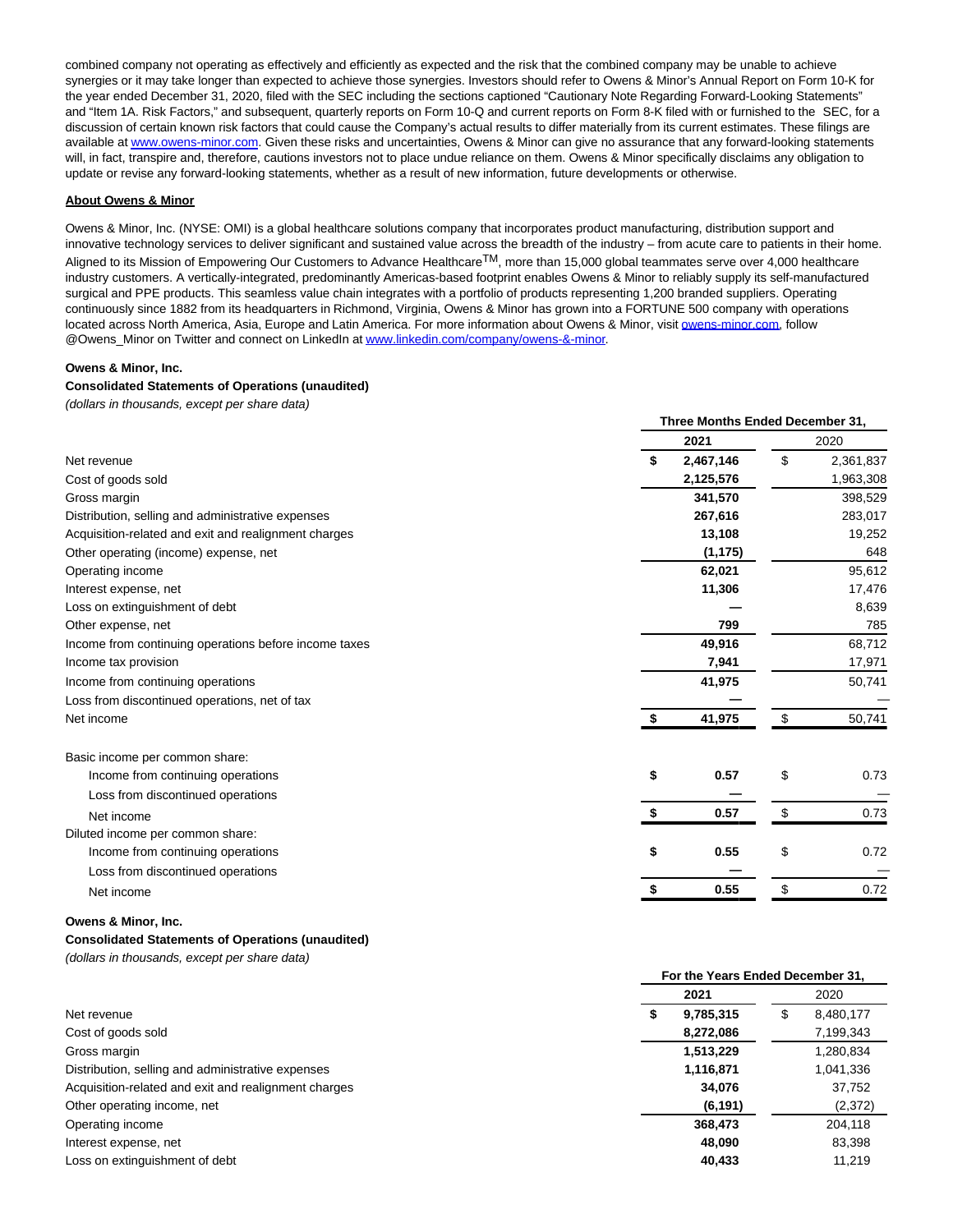| Other expense (income), net                              | 3,196             | (407)             |
|----------------------------------------------------------|-------------------|-------------------|
| Income from continuing operations before income taxes    | 276,754           | 109,908           |
| Income tax provision                                     | 55,165            | 21,834            |
| Income from continuing operations                        | 221,589           | 88,074            |
| Loss from discontinued operations, net of tax            |                   | (58, 203)         |
| Net income                                               | \$<br>221,589     | \$<br>29,871      |
|                                                          |                   |                   |
| Basic income (loss) per common share:                    |                   |                   |
| Income from continuing operations                        | \$<br>3.05        | \$<br>1.39        |
| Loss from discontinued operations                        |                   | (0.92)            |
| Net income                                               | \$<br>3.05        | \$<br>0.47        |
| Diluted income (loss) per common share:                  |                   |                   |
| Income from continuing operations                        | \$<br>2.94        | \$<br>1.39        |
| Loss from discontinued operations                        |                   | (0.92)            |
| Net income                                               | \$<br>2.94        | \$<br>0.47        |
| Owens & Minor, Inc.                                      |                   |                   |
| <b>Condensed Consolidated Balance Sheets (unaudited)</b> |                   |                   |
| (dollars in thousands)                                   |                   |                   |
|                                                          | December 31, 2021 | December 31, 2020 |
| <b>Assets</b>                                            |                   |                   |
| <b>Current assets</b>                                    |                   |                   |
| Cash and cash equivalents                                | \$<br>55,712      | \$<br>83,058      |
| Accounts receivable, net                                 | 681,564           | 700,792           |
| Merchandise inventories                                  | 1,495,972         | 1,233,751         |
| Other current assets                                     | 88,564            | 118,264           |
| <b>Total current assets</b>                              | 2,321,812         | 2,135,865         |
| Property and equipment, net                              | 317,235           | 315,662           |
| Operating lease assets                                   | 194,006           | 144,755           |
| Goodwill                                                 | 390,185           | 394,086           |
| Intangible assets, net                                   | 209,745           | 243,351           |
| Other assets, net                                        | 103,568           | 101,920           |
| <b>Total assets</b>                                      | \$<br>3,536,551   | \$<br>3,335,639   |
| <b>Liabilities and equity</b>                            |                   |                   |
| <b>Current liabilities</b>                               |                   |                   |
| Accounts payable                                         | \$<br>1,001,959   | \$<br>1,000,186   |
| Accrued payroll and related liabilities                  | 115,858           | 109,447           |
| Other current liabilities                                | 226,204           | 236,094           |
| <b>Total current liabilities</b>                         | 1,344,021         | 1,345,727         |
| Long-term debt, excluding current portion                | 947,540           | 986,018           |
| Operating lease liabilities, excluding current portion   | 162,241           | 119,932           |
| Deferred income taxes                                    | 35,310            | 50,641            |
| Other liabilities                                        | 108,938           | 121,267           |
| <b>Total liabilities</b>                                 | 2,598,050         | 2,623,585         |
| <b>Total equity</b>                                      | 938,501           | 712,054           |
| <b>Total liabilities and equity</b>                      | \$<br>3,536,551   | \$<br>3,335,639   |
| Owens & Minor, Inc.                                      |                   |                   |

# **Consolidated Statements of Cash Flows (unaudited)**

(dollars in thousands)

|                                                                               |      | For the Years Ended December 31, |      |        |
|-------------------------------------------------------------------------------|------|----------------------------------|------|--------|
|                                                                               | 2021 |                                  | 2020 |        |
| <b>Operating activities:</b>                                                  |      |                                  |      |        |
| Net income                                                                    | \$   | 221.589                          | \$   | 29,871 |
| Adjustments to reconcile net income to cash provided by operating activities: |      |                                  |      |        |
| Depreciation and amortization                                                 |      | 90,621                           |      | 93,336 |
| Share-based compensation expense                                              |      | 25,016                           |      | 20,010 |
| Impairment charges                                                            |      |                                  |      | 8.724  |
| Loss on divestiture                                                           |      |                                  |      | 65,472 |
| Loss on extinguishment and modification of debt                               |      | 40,433                           |      | 11,219 |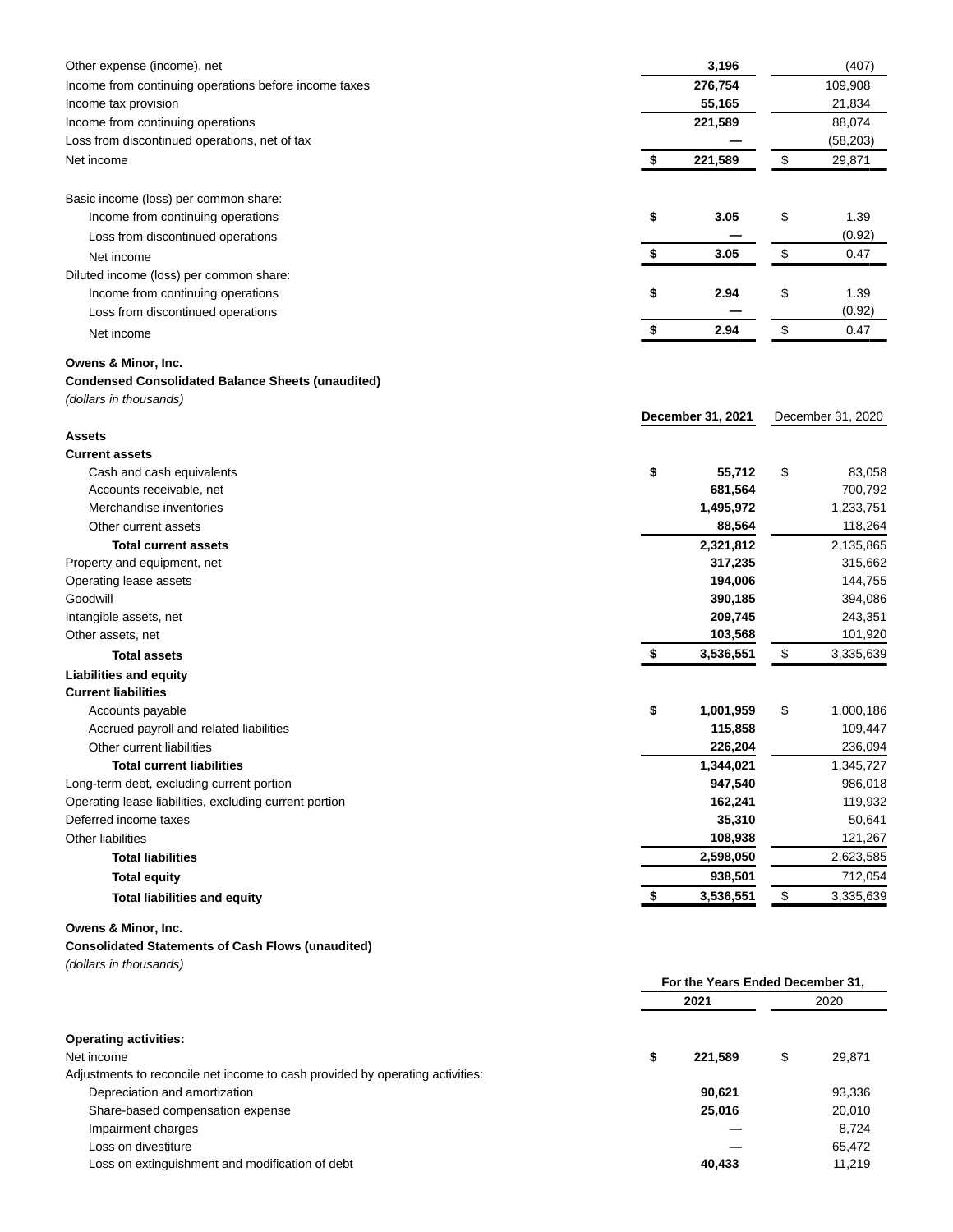| Deferred income tax (benefit) expense                                         | (29, 736)    | 15,564          |
|-------------------------------------------------------------------------------|--------------|-----------------|
| Provision for losses on accounts receivable                                   | 21,158       | 11,292          |
| Changes in operating lease right-of-use assets and lease liabilities          | 1,463        | (1,676)         |
| Changes in operating assets and liabilities:                                  |              |                 |
| Accounts receivable                                                           | (2, 201)     | (34, 818)       |
| Merchandise inventories                                                       | (263, 439)   | (85, 154)       |
| Accounts payable                                                              | 3,548        | 193,240         |
| Net change in other assets and liabilities                                    | 692          | 5,278           |
| Other, net                                                                    | 15,033       | 6,865           |
| Cash provided by operating activities                                         | 124,177      | 339,223         |
| <b>Investing activities:</b>                                                  |              |                 |
| Proceeds from divestiture                                                     |              | 133,000         |
| Additions to property and equipment                                           | (40, 985)    | (50, 424)       |
| Additions to computer software                                                | (8,705)      | (8,769)         |
| Other, net                                                                    | (3,940)      | 6,266           |
| Cash (used for) provided by investing activities                              | (53, 630)    | 80,073          |
| <b>Financing activities:</b>                                                  |              |                 |
| Proceeds from issuance of debt                                                | 574,900      | 155,100         |
| Proceeds from issuance of common stock                                        |              | 189,971         |
| Repayments of revolving credit facility, net                                  | (103, 200)   | (74, 700)       |
| Repayments of debt                                                            | (553, 140)   | (617, 271)      |
| Financing costs paid                                                          | (13, 912)    | (10, 367)       |
| Cash dividends paid                                                           | (731)        | (648)           |
| Senior Notes make-whole premium paid                                          |              | (4,980)         |
| Payment for termination of Interest rate swaps                                | (15, 434)    |                 |
| Other, net                                                                    | (17, 961)    | (16, 491)       |
| Cash used for financing activities                                            | (129, 478)   | (379, 386)      |
| Effect of exchange rate changes on cash, cash equivalents and restricted cash | (3,540)      | 9,909           |
| Net (decrease) increase in cash, cash equivalents and restricted cash         | (62, 471)    | 49,819          |
| Cash, cash equivalents and restricted cash at beginning of year               | 134,506      | 84,687          |
| Cash, cash equivalents and restricted cash at end of year (1)                 | \$<br>72,035 | \$<br>134,506   |
| Supplemental disclosure of cash flow information:                             |              |                 |
| Income taxes paid (received), net of refunds                                  | \$<br>99,400 | \$<br>(17, 455) |
| Interest paid                                                                 | \$<br>38,717 | \$<br>89,961    |

(1) Restricted cash as of December 31, 2021 and 2020 represents \$16.3 million held in an escrow account as required by the Centers for Medicare & Medicaid Services (CMS) in conjunction with the Bundled Payments for Care Improvement (BPCI) initiatives related to wind-down costs of Fusion5. Restricted cash as of December 31, 2020 also includes \$35.1 million held in a designated account as required by the Fifth Amendment to the Credit Agreement, which stipulates that the cash held within this account is to be used to repay the 2021 Notes, which were fully repaid as of December 31, 2020, or the Term Loans.

#### **Owens & Minor, Inc.**

## **Summary Segment Information (unaudited)**

(dollars in thousands)

|                                 | Three Months Ended December 31, |            |              |    |            |              |  |
|---------------------------------|---------------------------------|------------|--------------|----|------------|--------------|--|
|                                 |                                 | 2021       |              |    | 2020       |              |  |
|                                 |                                 |            | $%$ of       |    |            | $%$ of       |  |
|                                 |                                 |            | consolidated |    |            | consolidated |  |
|                                 |                                 | Amount     | net revenue  |    | Amount     | net revenue  |  |
| Net revenue:                    |                                 |            |              |    |            |              |  |
| Segment net revenue             |                                 |            |              |    |            |              |  |
| <b>Global Solutions</b>         | \$                              | 2,010,467  | 81.49%       | \$ | 1,950,596  | 82.59%       |  |
| <b>Global Products</b>          |                                 | 629,343    | 25.51%       |    | 574,940    | 24.34%       |  |
| Total segment net revenue       |                                 | 2,639,810  |              |    | 2,525,536  |              |  |
| Inter-segment net revenue       |                                 |            |              |    |            |              |  |
| <b>Global Products</b>          |                                 | (172, 664) | $(7.00)\%$   |    | (163, 699) | (6.93)%      |  |
| Total inter-segment net revenue |                                 | (172, 664) |              |    | (163, 699) |              |  |
| Consolidated net revenue        |                                 | 2,467,146  | 100.00%      | S  | 2,361,837  | 100.00%      |  |
|                                 |                                 |            | % of segment |    |            | % of segment |  |
| Operating income:               |                                 |            | net revenue  |    |            | net revenue  |  |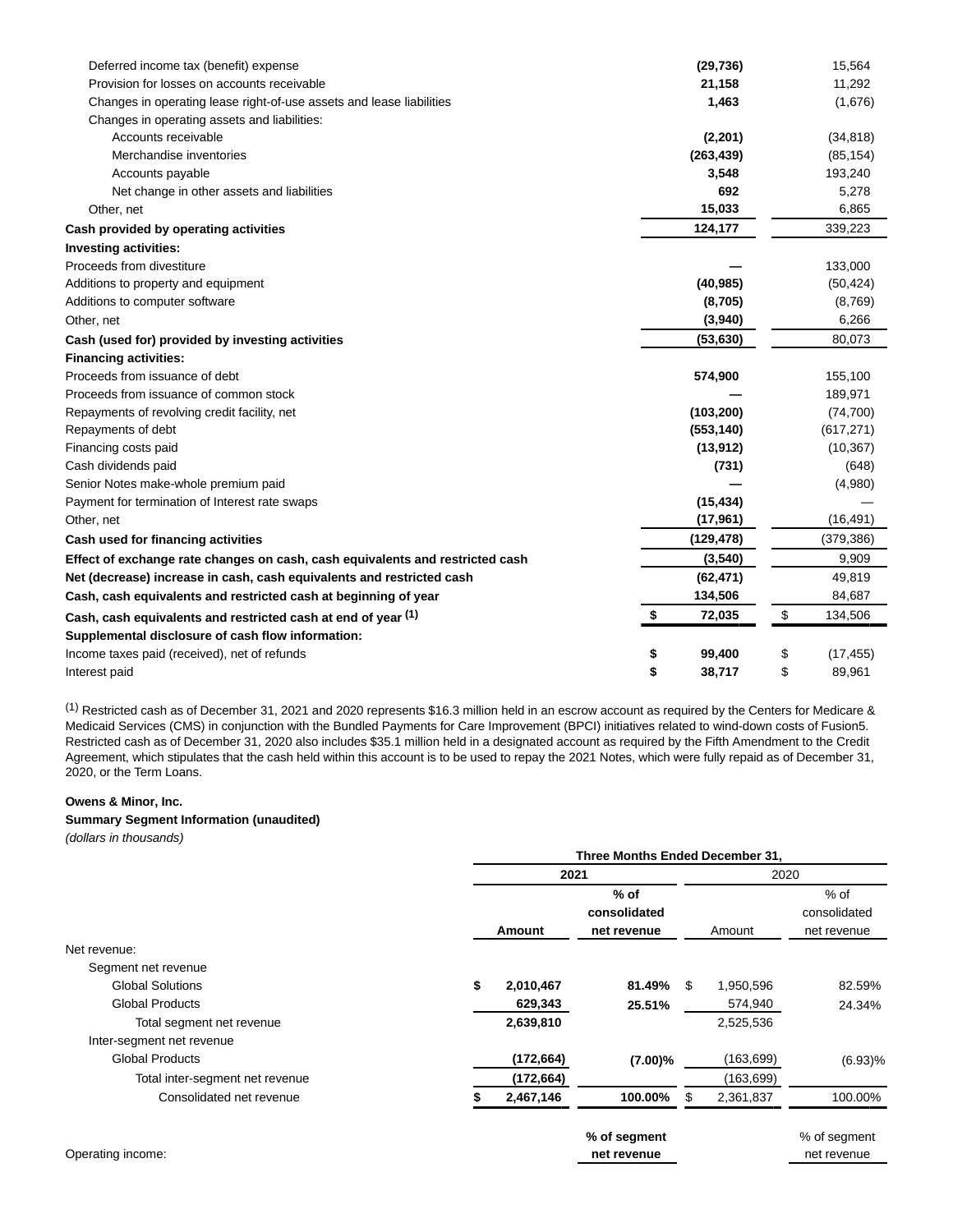| <b>Global Solutions</b>                              | \$<br>18,904 | $0.94\%$ \$ | 22,424       | 1.15%  |
|------------------------------------------------------|--------------|-------------|--------------|--------|
| <b>Global Products</b>                               | 61,688       | 9.80%       | 99,660       | 17.33% |
| Inter-segment eliminations                           | 4,268        |             | 2,807        |        |
| Intangible amortization                              | (9,731)      |             | (10, 027)    |        |
| Acquisition-related and exit and realignment charges | (13, 108)    |             | (19,252)     |        |
| Consolidated operating income                        | 62,021       | 2.51%       | 95,612       | 4.05%  |
| Depreciation and amortization:                       |              |             |              |        |
| <b>Global Solutions</b>                              | \$<br>9,807  |             | \$<br>10,014 |        |
| <b>Global Products</b>                               | 12,671       |             | 13,828       |        |
| Consolidated depreciation and amortization           | 22,478       |             | 23,842       |        |
| Capital expenditures:                                |              |             |              |        |
| <b>Global Solutions</b>                              | \$<br>5,490  |             | \$<br>12,841 |        |
| <b>Global Products</b>                               | 11,575       |             | 19,972       |        |
| Consolidated capital expenditures                    | 17,065       |             | 32,813       |        |

#### **Owens & Minor, Inc.**

## **Summary Segment Information (unaudited)**

(dollars in thousands)

|                                 | For the Years Ended December 31, |               |              |      |            |              |  |
|---------------------------------|----------------------------------|---------------|--------------|------|------------|--------------|--|
|                                 |                                  | 2021          |              | 2020 |            |              |  |
|                                 |                                  |               | $%$ of       |      |            | $%$ of       |  |
|                                 |                                  |               | consolidated |      |            | consolidated |  |
|                                 |                                  | <b>Amount</b> | net revenue  |      | Amount     | net revenue  |  |
| Net revenue:                    |                                  |               |              |      |            |              |  |
| Segment net revenue             |                                  |               |              |      |            |              |  |
| <b>Global Solutions</b>         | \$                               | 7,860,475     | $80.33\%$ \$ |      | 7,212,011  | 85.04%       |  |
| <b>Global Products</b>          |                                  | 2,655,728     | 27.14%       |      | 1,810,331  | 21.34%       |  |
| Total segment net revenue       |                                  | 10,516,203    |              |      | 9,022,342  |              |  |
| Inter-segment net revenue       |                                  |               |              |      |            |              |  |
| <b>Global Products</b>          |                                  | (730, 888)    | $(7.47)\%$   |      | (542, 165) | $(6.38)\%$   |  |
| Total inter-segment net revenue |                                  | (730, 888)    |              |      | (542, 165) |              |  |
| Consolidated net revenue        |                                  | 9,785,315     | 100.00%      | S    | 8,480,177  | 100.00%      |  |
|                                 |                                  |               |              |      |            |              |  |

|                                                      |              | % of segment<br>net revenue |    |           | % of segment<br>net revenue |
|------------------------------------------------------|--------------|-----------------------------|----|-----------|-----------------------------|
| Operating income:                                    |              |                             |    |           |                             |
| <b>Global Solutions</b>                              | \$<br>66,634 | 0.85%                       | \$ | 30,946    | 0.43%                       |
| <b>Global Products</b>                               | 371,929      | 14.00%                      |    | 259,929   | 14.36%                      |
| Inter-segment eliminations                           | 3,793        |                             |    | (7, 515)  |                             |
| Intangible amortization                              | (39, 807)    |                             |    | (41, 490) |                             |
| Acquisition-related and exit and realignment charges | (34,076)     |                             |    | (37, 752) |                             |
| Consolidated operating income                        | 368,473      | 3.77%                       | \$ | 204,118   | 2.41%                       |
| Depreciation and amortization:                       |              |                             |    |           |                             |
| <b>Global Solutions</b>                              | \$<br>39,485 |                             | \$ | 41,286    |                             |
| <b>Global Products</b>                               | 51,136       |                             |    | 52,050    |                             |
| Consolidated depreciation and amortization           | 90,621       |                             |    | 93,336    |                             |
| Capital expenditures:                                |              |                             |    |           |                             |
| <b>Global Solutions</b>                              | \$<br>20,266 |                             | \$ | 20,386    |                             |
| <b>Global Products</b>                               | 29,424       |                             |    | 35,780    |                             |
| Discontinued operations                              |              |                             |    | 3,027     |                             |
| Consolidated capital expenditures                    | 49,690       |                             | S  | 59,193    |                             |
| Owens & Minor, Inc.                                  |              |                             |    |           |                             |

## **Net Income (Loss) Per Common Share (unaudited)**

(dollars in thousands, except per share data)

| Three Months Ended December 31, |      | For the Years Ended December 31, |      |  |  |  |
|---------------------------------|------|----------------------------------|------|--|--|--|
| 2021                            | 2020 | 2021                             | 2020 |  |  |  |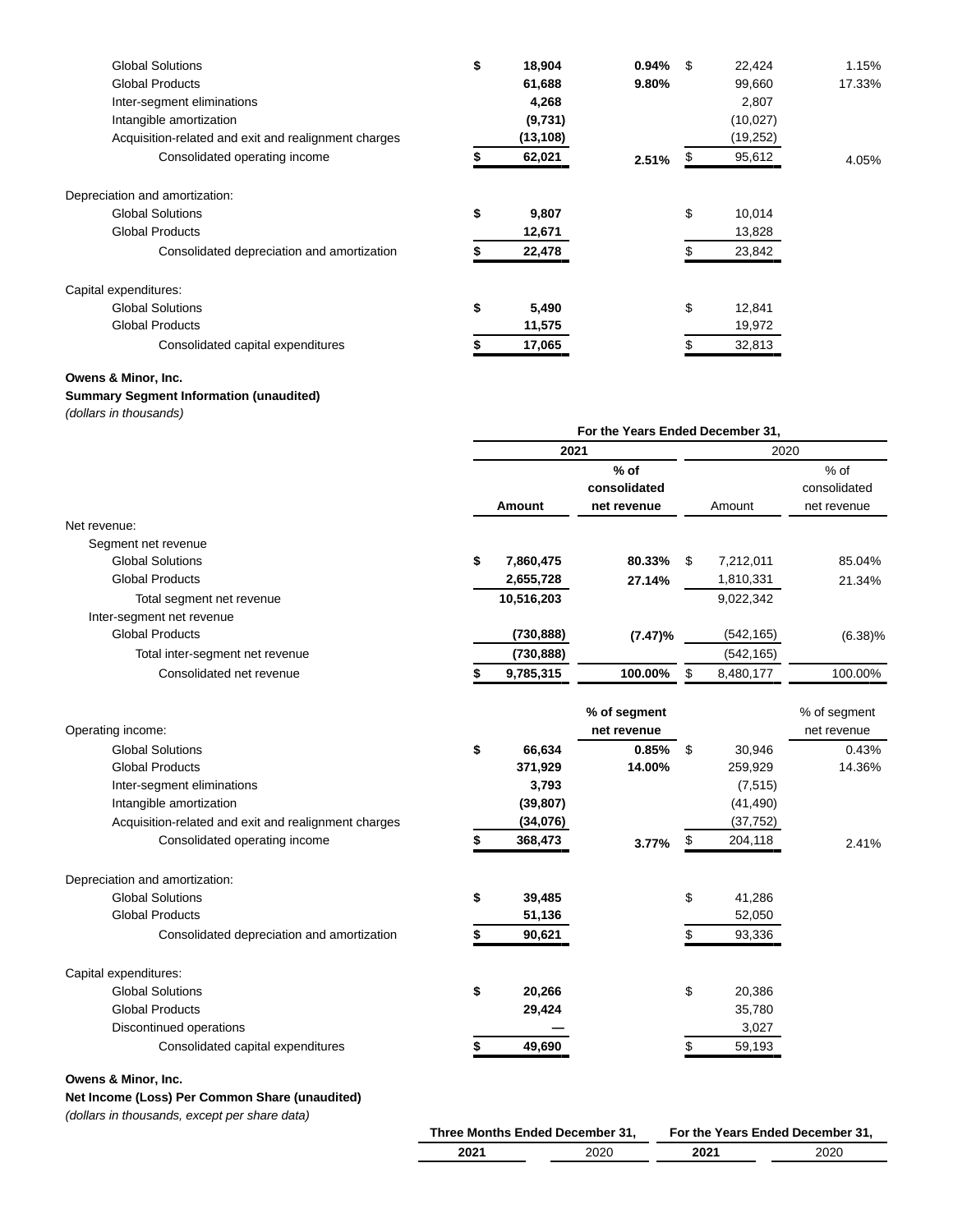| Income from continuing operations, net of tax<br>Loss from discontinued operations, net of tax | \$<br>41,975    | \$<br>50,741  | S  | 221,589         | \$<br>88,074<br>(58, 203) |
|------------------------------------------------------------------------------------------------|-----------------|---------------|----|-----------------|---------------------------|
| Net income                                                                                     | 41,975          | \$<br>50,741  | \$ | 221,589         | \$<br>29,871              |
| Weighted average shares outstanding - basic                                                    | 73,286          | 69,948        |    | 72,744          | 63,368                    |
| Dilutive shares<br>Weighted average shares outstanding - diluted                               | 2,711<br>75,997 | 167<br>70,115 |    | 2,742<br>75,486 | 144<br>63,512             |
|                                                                                                |                 |               |    |                 |                           |
| Basic income (loss) per common share:                                                          |                 |               |    |                 |                           |
| Income from continuing operations                                                              | \$<br>0.57      | \$<br>0.73    | \$ | 3.05            | \$<br>1.39                |
| Loss from discontinued operations                                                              |                 |               |    |                 | (0.92)                    |
| Net income                                                                                     | 0.57            | \$<br>0.73    |    | 3.05            | 0.47                      |
| Diluted income (loss) per common share:                                                        |                 |               |    |                 |                           |
| Income from continuing operations                                                              | \$<br>0.55      | \$<br>0.72    | \$ | 2.94            | \$<br>1.39                |
| Loss from discontinued operations                                                              |                 |               |    |                 | (0.92)                    |
| Net income                                                                                     | 0.55            | \$<br>0.72    |    | 2.94            | \$<br>0.47                |

#### **Owens & Minor, Inc.**

**GAAP/Non-GAAP Reconciliations (unaudited)**

(dollars in thousands, except per share data)

The following table provides a reconciliation of reported operating income, income from continuing operations and income from continuing operations per share to non-GAAP measures used by management.

|                                                                                                   | <b>Three Months Ended</b><br>December 31, |          |              |           | <b>Years Ended</b><br>December 31, |           |           |           |
|---------------------------------------------------------------------------------------------------|-------------------------------------------|----------|--------------|-----------|------------------------------------|-----------|-----------|-----------|
|                                                                                                   |                                           | 2021     |              | 2020      |                                    | 2021      |           | 2020      |
| Operating income, as reported (GAAP)                                                              |                                           | \$62,021 |              | \$95,612  |                                    | \$368,473 |           | \$204,118 |
| Intangible amortization (1)                                                                       |                                           | 9,731    |              | 10,027    |                                    | 39,807    |           | 41,490    |
| Acquisition-related and exit and realignment charges (2)                                          |                                           | 13,108   |              | 19,252    |                                    | 34,076    |           | 37,752    |
| Operating income, adjusted (non-GAAP) (Adjusted Operating Income)                                 |                                           | \$84,860 |              | \$124,891 |                                    | \$442,356 |           | \$283,360 |
| Income from continuing operations, as reported (GAAP)                                             | \$                                        | 41,975   | \$           | 50,741    |                                    | \$221,589 | \$        | 88,074    |
| Intangible amortization (1)                                                                       |                                           | 9,731    |              | 10,027    |                                    | 39,807    |           | 41,490    |
|                                                                                                   |                                           | (2,509)  |              | (2,747)   |                                    | (10, 354) |           | (10, 808) |
| Acquisition-related and exit and realignment charges (2)                                          |                                           | 13,108   |              | 19,252    |                                    | 34,076    |           | 37,752    |
|                                                                                                   |                                           | (3,380)  |              | (5,274)   |                                    | (8,863)   |           | (9,835)   |
| Loss on extinguishment of debt (3)                                                                |                                           |          |              | 8,639     |                                    | 40,433    |           | 11,219    |
|                                                                                                   |                                           |          |              | (2,366)   |                                    | (10, 516) |           | (2,923)   |
| Other <sup>(4)</sup>                                                                              |                                           | 570      |              | 573       |                                    | 2,279     |           | (1, 185)  |
|                                                                                                   |                                           | (147)    |              | (157)     |                                    | (593)     |           | 308       |
| Tax adjustments (5)                                                                               |                                           | 1,886    |              | 1,082     |                                    | 1,406     |           | (10, 439) |
| Income from continuing operations, adjusted (non-GAAP) (Adjusted Net<br>Income)                   | 61,234<br>\$                              |          | \$<br>79,770 |           | \$309,264                          |           | \$143,653 |           |
| Income from continuing operations per diluted common share, as reported<br>(GAAP)                 | \$                                        | 0.55     | \$           | 0.72      | \$                                 | 2.94      | \$        | 1.39      |
| Intangible amortization (1)                                                                       |                                           | 0.10     |              | 0.10      |                                    | 0.39      |           | 0.47      |
| Acquisition-related and exit and realignment charges (2)                                          |                                           | 0.13     |              | 0.20      |                                    | 0.33      |           | 0.44      |
| Loss on extinguishment of debt (3)                                                                |                                           |          |              | 0.09      |                                    | 0.40      |           | 0.13      |
| Other expense (income) (4)                                                                        |                                           | 0.01     |              | 0.01      |                                    | 0.02      |           | (0.01)    |
| Tax adjustments (5)                                                                               |                                           | 0.02     |              | 0.02      |                                    | 0.02      |           | (0.16)    |
| Income from continuing operations per diluted common share, adjusted<br>(non-GAAP) (Adjusted EPS) | \$                                        | 0.81     | \$           | 1.14      | \$                                 | 4.10      | \$        | 2.26      |

## **Owens & Minor, Inc.**

**GAAP/Non-GAAP Reconciliations (unaudited), continued** (dollars in thousands)

The following tables provide reconciliations of net income and total debt to non-GAAP measures used by management.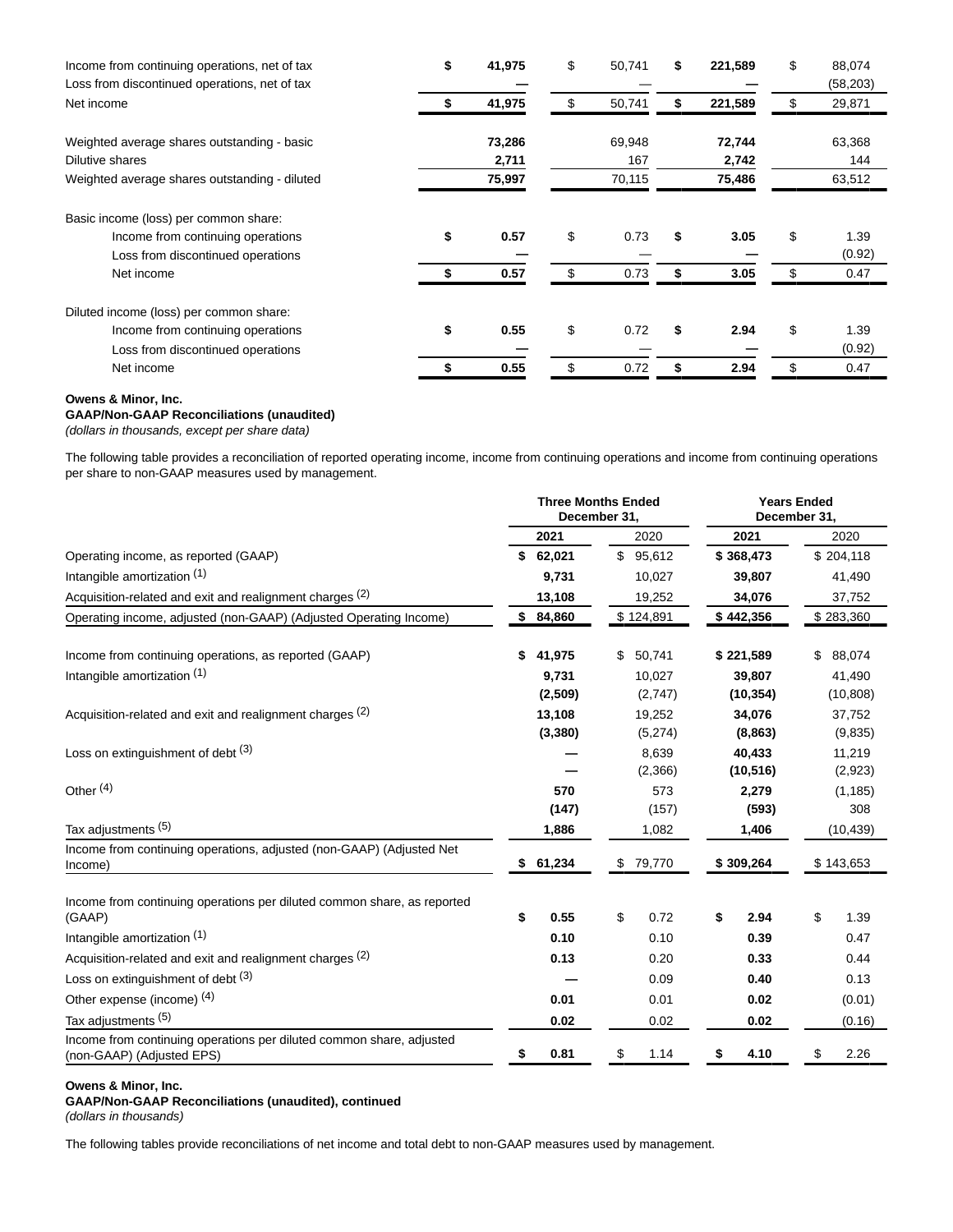|                                                          | <b>Three Months Ended</b><br>December 31, |        |    |         | <b>Years Ended</b><br>December 31, |         |              |         |  |
|----------------------------------------------------------|-------------------------------------------|--------|----|---------|------------------------------------|---------|--------------|---------|--|
|                                                          |                                           | 2021   |    | 2020    |                                    | 2021    |              | 2020    |  |
| Net income (loss), as reported (GAAP)                    | S                                         | 41,975 | \$ | 50,741  | S                                  | 221,589 | \$           | 29,871  |  |
| Loss from discontinued operations, net of tax            |                                           |        |    |         |                                    |         |              | 58,203  |  |
| Income tax provision                                     |                                           | 7,941  |    | 17,971  |                                    | 55,165  |              | 21,834  |  |
| Interest expense, net                                    |                                           | 11,306 |    | 17,476  |                                    | 48,090  |              | 83,398  |  |
| Intangible amortization (1)                              |                                           | 9,731  |    | 10,027  |                                    | 39,807  |              | 41,490  |  |
| Other depreciation and amortization (7)                  |                                           | 12,747 |    | 13,815  |                                    | 50,813  |              | 51,846  |  |
| EBITDA (non-GAAP)                                        |                                           | 83,700 |    | 110,030 |                                    | 415,464 |              | 286,642 |  |
| Acquisition-related and exit and realignment charges (2) |                                           | 13,108 |    | 19,252  |                                    | 34,076  |              | 37,752  |  |
| Loss on extinguishment of debt (3)                       |                                           |        |    | 8,639   |                                    | 40,433  |              | 11,219  |  |
| Other expense (income) (4)                               |                                           | 570    |    | 573     |                                    | 2,279   |              | (407)   |  |
| EBITDA, adjusted (non-GAAP) (Adjusted EBITDA)            |                                           | 97,378 |    | 138,494 |                                    | 492,252 |              | 335,206 |  |
|                                                          |                                           |        |    |         |                                    |         | December 31, |         |  |
|                                                          |                                           |        |    |         |                                    |         |              | 2021    |  |
| $T_{\text{eff}}$ and the second set of $(0.100)$         |                                           |        |    |         |                                    |         |              | 0.40777 |  |

| Total debt, as reported (GAAP)                                       | 949.577 |
|----------------------------------------------------------------------|---------|
| Cash and cash equivalents                                            | 55.712  |
| Net debt (non-GAAP)                                                  | 893.865 |
| Trailing twelve-months EBITDA, adjusted (non-GAAP) (Adjusted EBITDA) | 492.252 |
| Leverage ratio of net debt to trailing twelve-months adjusted EBITDA | 1.8     |

#### **Owens & Minor, Inc.**

## **GAAP/Non-GAAP Reconciliations (unaudited), continued**

The following items have been excluded in our non-GAAP financial measures:

 $<sup>(1)</sup>$  Intangible amortization in 2021 and 2020 includes amortization of intangible assets established during purchase accounting for business</sup> combinations. These amounts are highly dependent on the size and frequency of acquisitions and are being excluded to allow for a more consistent comparison with forecasted, current and historical results and the results of our peers.

 $(2)$  Acquisition-related charges were \$3.0 million for the three months and year ended December 31, 2021 as compared to \$2.7 million and \$11.8 million for the three months and year ended December 31, 2020. Amounts in 2021 consisted primarily of costs related to the pending Apria transaction. Amounts in 2020 consisted primarily of transition costs for the Halyard acquisition. Exit and realignment charges were \$10.1 million and \$31.1 million for the three months and year ended December 31, 2021 as compared to \$16.6 million and \$25.9 million for the three months and year ended December 31, 2020. Amounts in 2021 consisted of wind-down costs related to Fusion5, IT restructuring charges, costs associated with our strategic organizational realignment, and other items. Amounts in 2020 were associated with severance from reduction in workforce, IT restructuring charges, post closing costs associated with the Movianto divestiture, costs associated with the sale of certain assets of Fusion5 and other costs related to the reorganization of the U.S. commercial, operations and executive teams.

<sup>(3)</sup> Loss on extinguishment of debt for the year ended December 31, 2021 included the write-off of deferred financing costs and third party fees associated with the debt financing in March 2021 of \$15.3 million and amounts reclassified from accumulated other comprehensive loss as a result of the termination of our interest rate swaps of \$25.1 million. Loss on extinguishment and modification of debt for the three months and year ended December 31, 2020 includes a make-whole premium related to the extinguishment of our 2021 Notes of \$5.0 million, the write-off of deferred financing costs of \$2.7 million and \$5.1 million, third party fees incurred of \$1.0 million and \$4.3 million, which were partially offset by a gain on extinguishment of debt related to the partial repurchase of our 2021 and 2024 Notes of \$(3.1) million for the year ended December 31, 2020.

(4) Other includes interest costs and net actuarial losses related to the U.S. Retirement Plan of \$0.6 million and \$2.3 million for the three months and year ended December 31, 2021. Other includes interest costs and net actuarial losses related to the U.S. Retirement Plan of \$0.6 million and \$2.3 million for the three months and year ended December 31, 2020, and gain from the surrender of company-owned life insurance policies of \$(3.5) million for the year ended December 31, 2020.

 $<sup>(5)</sup>$  Includes tax adjustments associated with a valuation allowance on the capital loss related to the divestiture of our Movianto business, partially</sup> offset by the estimated benefits under the Tax Cuts and Jobs Act and the Coronavirus Aid, Relief, and Economic Security (CARES) Act.

 $(6)$  These charges have been tax effected in the preceding table by determining the income tax rate depending on the amount of charges incurred in different tax jurisdictions and the deductibility of those charges for income tax purposes.

(7) Other depreciation and amortization includes depreciation expense for property and equipment and amortization for capitalized computer software.

#### **Use of Non-GAAP Measures**

This earnings release contains financial measures that are not calculated in accordance with U.S. generally accepted accounting principles ("GAAP"). In general, the measures exclude items and charges that (i) management does not believe reflect Owens & Minor, Inc.'s (the "Company") core business and relate more to strategic, multi-year corporate activities; or (ii) relate to activities or actions that may have occurred over multiple or in prior periods without predictable trends. Management uses these non-GAAP financial measures internally to evaluate the Company's performance, evaluate the balance sheet, engage in financial and operational planning and determine incentive compensation.